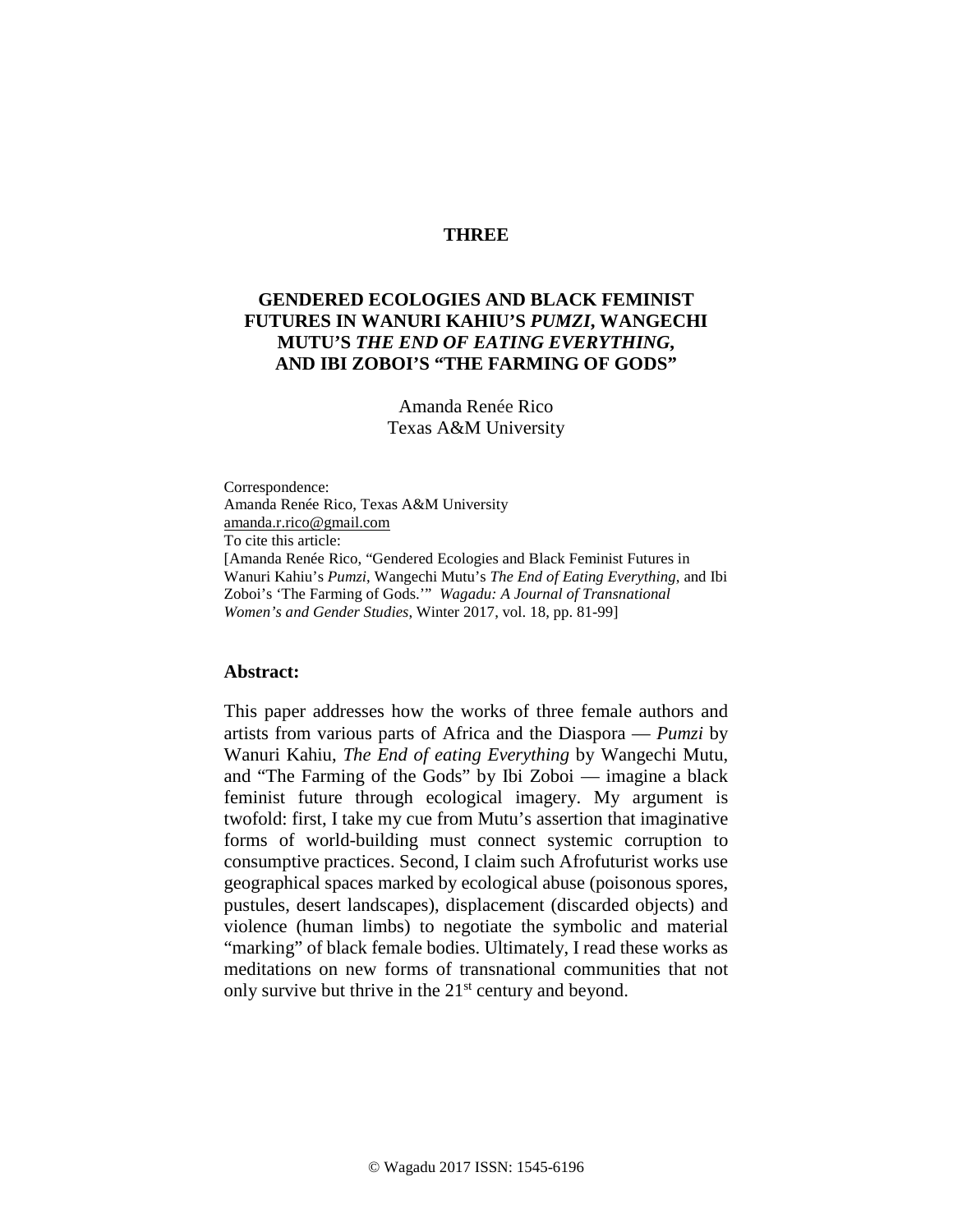The concept of "Afrofuturism," as it has been conceptualized since the early 1990s by Mark Dery, has come to encapsulate aesthetic works of black cultural production that treat futurist themes concerning Africa and its diaspora. However, little emphasis has been placed on how this ever-evolving genre interconnects gender and ecology. This article addresses how diasporic Kenyanborn filmmaker Wanuri Kahiu's short film, *Pumzi* (2009), Kenyan artist Wangechi Mutu's provocative digital film installation, *The End of eating Everything* (2013), and Haitian author Ibi Zoboi's short story, "The Farming of the Gods" (2010), imagine Africa's future through a careful examination of traditional images, symbols, and narratives – specifically those relating to ecology.<sup>[1](#page-18-0)</sup> My argument is twofold: first, I take my cue from Kahiu's assertion that we deconstruct the hegemonic discourses surrounding Africana science fiction or "Afrofuturism" as a purely forward-thinking concept. Second, I claim that the nature-related imagery found in these "Afrofuturist" works illustrate a need for scholars to examine how depictions of the future actively recycle and work through the past – specifically in relation to historical framings of black women's bodies. Ultimately, I demonstrate how *Pumzi*, *The End of eating Everything,* and "The Farming of the Gods," open up new ways of imagining and understanding diasporic identity, historical memory, and gender within an Africana context.

This article puts a short film, a brief digital film installation, and a short story into conversation to illustrate the relationship between gender and ecology within female-authored African and Caribbean science fiction film and fiction. Kenyan-born Wanuri Kahiu and Wangechi Mutu offer an Anglophone African science fiction perspective to the topic of gendered ecologies through the short film *Pumzi* and digital film installation entitled *The End of eating Everything*, respectively. Ibi Zoboi's short story, "The Farming of the Gods," provides a Francophone Caribbean science fiction perspective through her interweaving of traditional Haitian belief systems linked to land and fertility with a dystopian post-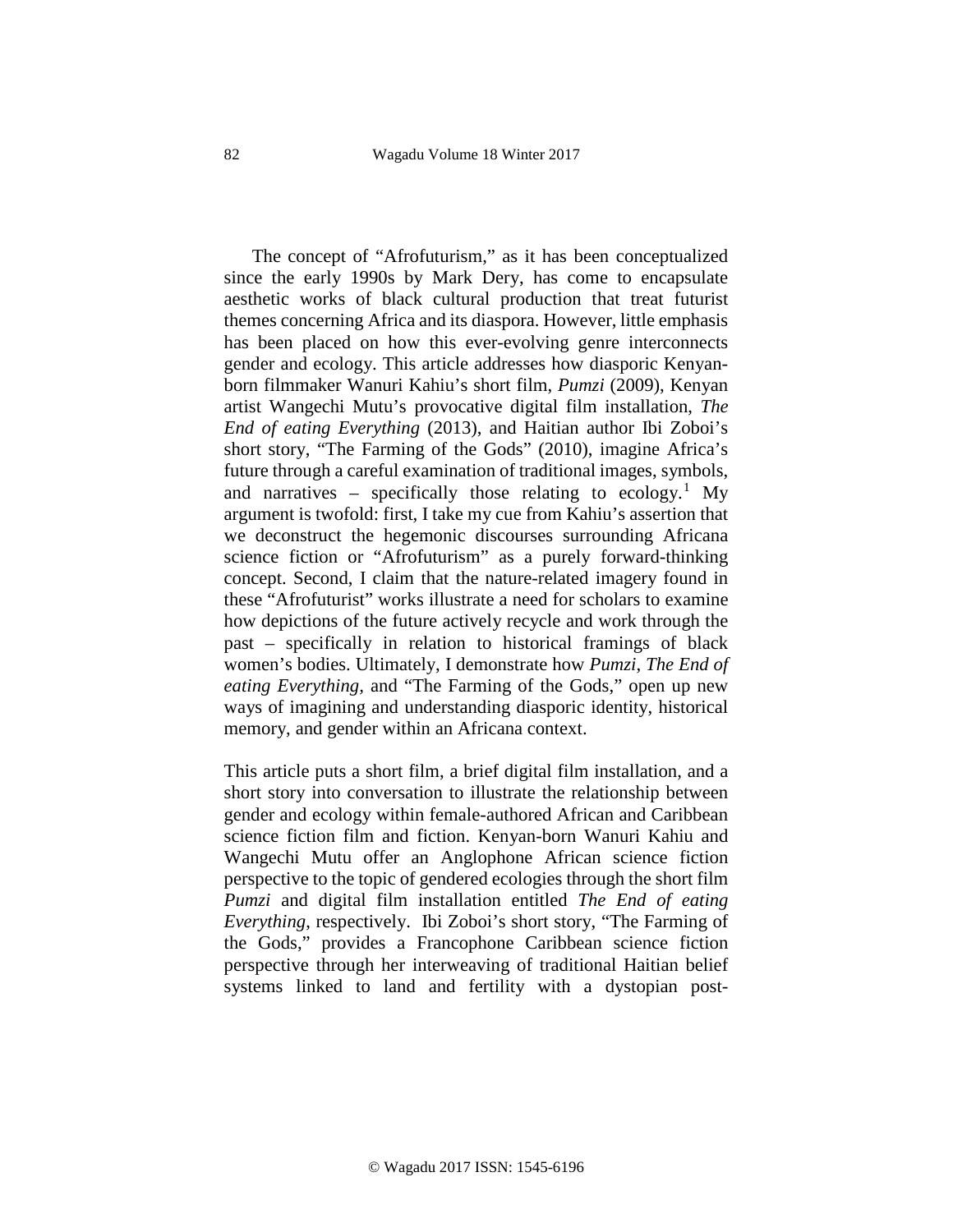apocalyptic setting. Like Zoboi's short story, Kahiu's *Pumzi* focuses on the fertilization of land – using specifically the imagery of trees– and metaphorically maps the imagery of fertilization onto black women's bodies. All three of these works also play with the theme of mothering and motherhood by using a black female body to create new metaphorical landscapes that enrich and enliven dying worlds.

My decision to analyze these three works stems from the lack of scholarship on Kahiu, Mutu, and Zoboi despite their notable contributions to the field of Afrofuturism as well as black feminist art in general. More specifically, while Mutu and Kahiu are more widely recognized in popular culture as up-and-coming artists and filmmakers from the African Diaspora, Zoboi – a Haitian author – is rarely mentioned in scholarship or popular culture. Despite her lack of renown, Zoboi's perspective is unique in the sense that she interweaves the post-apocalyptic with the historic. For instance, in a blog post, Zoboi mentioned that her short story, "The Farming of the Gods," was a response to the devastating earthquake that devastated Haiti on January 12, 2010. Similarly, Mutu has described her work as responding to various ecological disasters and humankind's general disrespect for the preservation of the planet. In her numerous interviews, Kahiu also discusses how her films interconnect with ecology and the notion of a post-apocalyptic or science fiction world by claiming that Afrocentric perspectives have always used speculation and science to critique societal ills.

In an interview with Oulimata Gueye held during the exhibition "Si ce monde vous déplaît," Kahiu asserts that she was told by her director to label her 2009 short film, Pumzi, as either science fiction or fantasy since Western audiences separate the genres. While Kahiu ultimately decided to tell – and sell – her story as "Science Fiction," the experience prompted her to argue that

I think science fiction has been a genre in Africa that has been used a lot for a long period of time – way before I was even born…If we think of science fiction as something that is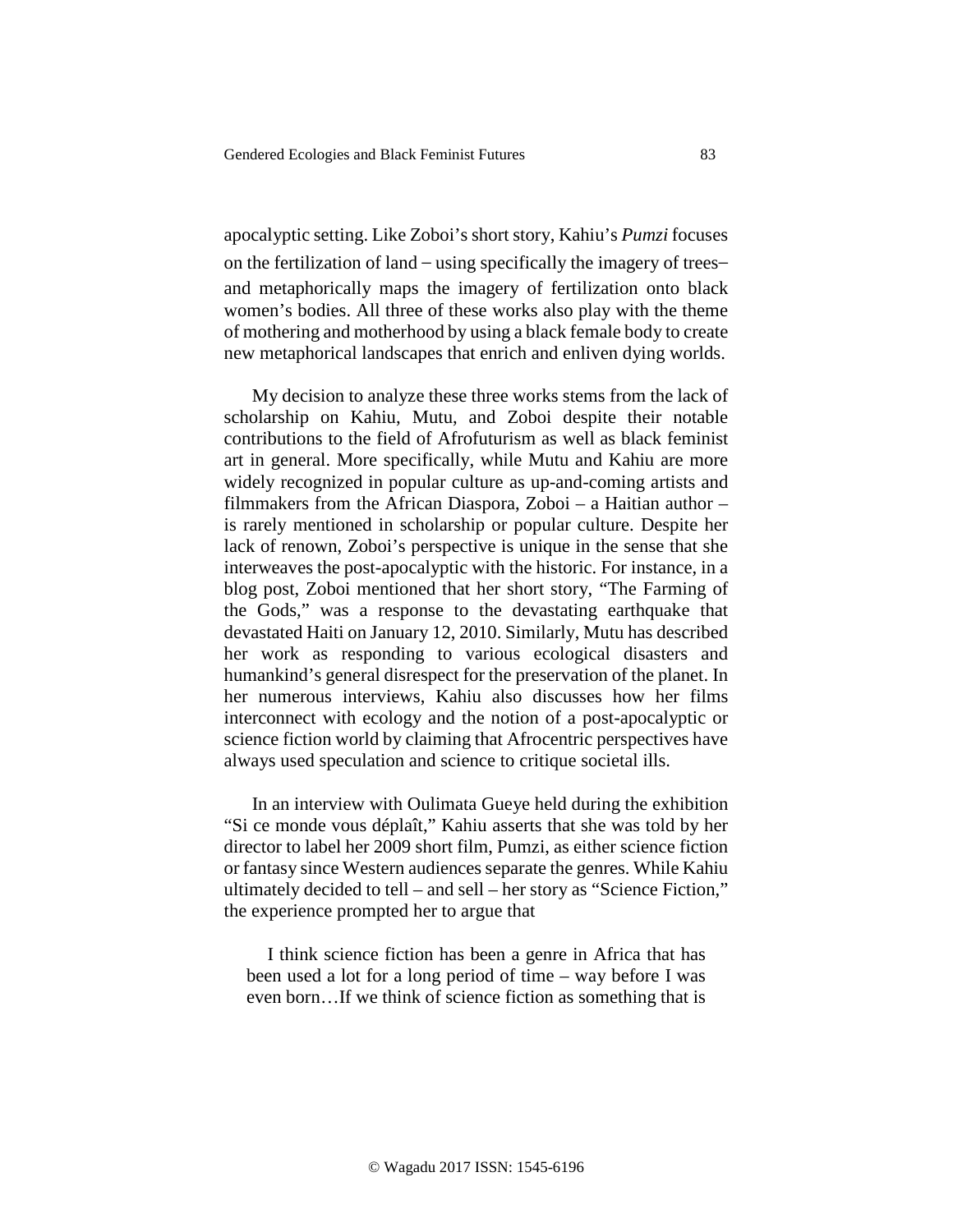fictitiously science or speculative fiction within a story then we've always used it. Because we've used Botany; we've used Etymology; the idea of the study of animals to tell stories or the idea of insects to tell stories or the idea of natural sciences using trees – that's all science fiction. (Gueye, 2009)

Kahiu's argument leads to additional questions concerning the relevance of the term "Afrofuturism" as a purely futuristic or forward-thinking concept. Her focus on the interconnections between the science fiction genre and ecology - specifically the significance of ecological imagery within African stories demonstrates how this genre reinvents nature-based symbols and narratives. In fact, I assert that the primary aim of Afrofuturism is not only to project black bodies and subjectivities into "futuristic" geographies - although that is an important aspect of the genre - but also to reimagine and work though historical memory. Intermingling temporalities like "present," "past," and "future" not only deconstructs strict Western epistemological readings of time in respect to both Africa and blackness, but also provides a more nuanced interpretation of Afrofuturism as a whole.

In Postcolonialism and Science Fiction (2011), Jessica Langer usefully frames the tension between Western scientific discourse's reliance on ideas of technological and cultural "progress" and indigenous modes of knowledge production (p. 9). This tension, which Langer rightly argues is at the heart of postcolonial criticism, is also integral to the Afrofuturist movement. She explains this tension thus:

Works of postcolonial speculative fiction function above all as vehement denials of the colonial claim that indigenous, colonized and postcolonial scientific literacies exist in the past and have no place in the future. They are not the ways of strangers, but of essential participants in traditional, diasporic and world communities. Their traditions and ways of knowing are relevant, applicable, necessary. They belong to the past,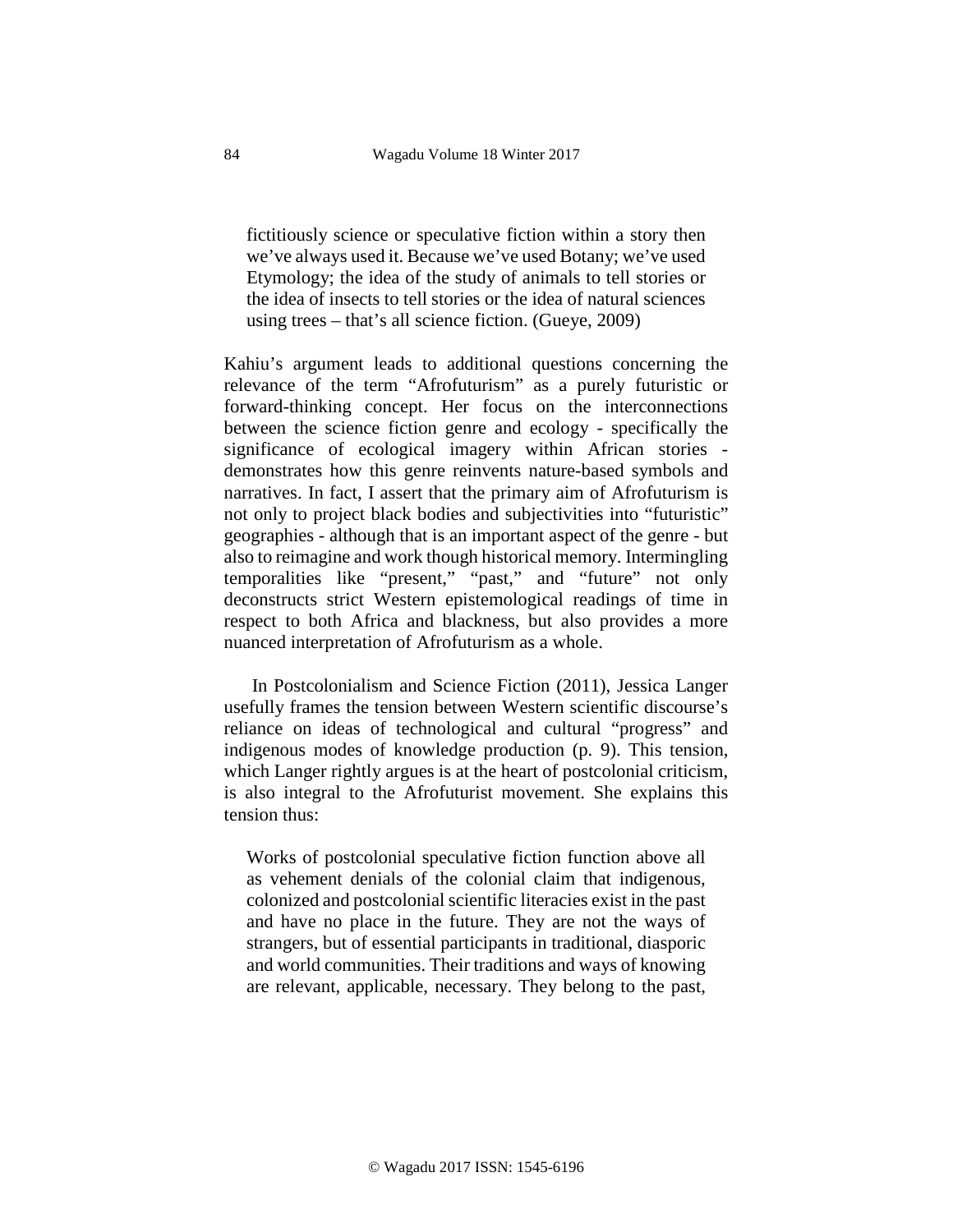#### but also to the present, and to the future. (p. 152)

Within Langer's framing of postcolonial speculative fiction, imaginative stories rework existing epistemologies that metaphorically and materially displace black bodies. Furthermore, these stories create a space for black writers, artists, and filmmakers to participate in the production and re-envisioning of history in its past, present, and future manifestations. Within the context of my focal works, Kahiu, Mutu, and Zoboi envision Afrofuturist stories as the result of authorial imagination rather than a rigid adherence to genre. Moreover, they conceptualize their stories as an interweaving of influences from the "Afro" world that complicate a fixed, Eurocentric idea of "futurism."

These stories also explore humankind's relationship to the earth insofar as humans play a significant role in creating and maintaining responsible ecological practices due to a heightened recognition of their dependency on the natural environment. Within the context of these focal works, humankind's interconnectedness with the environment feeds directly into various theoretical and activistrelated concepts. As discussed below, while many eco-focused theories neglect to consider the layers of racial, sexual, and classbased oppression faced by many women of color, an idea of gendered ecologies – whether that be labeled as African ecological activism or even ecowomanism – prioritizes race, gender, and environmentalism.

In order to fully analyze the interconnections between gender and ecology in this article, I contextualize the debate surrounding specific corollaries of ecocriticism – between ecofeminism and ecowomanism, respectively.[2](#page-18-1) While ecowomanism is most widely recognized as stemming from Afrocentric thought and black feminism in general, many women of color choose to self-identify as environmentalists and/or activists rather than align themselves with "ecofeminism" – a primarily white feminist movement that has historically appropriated the voices and experiences of women of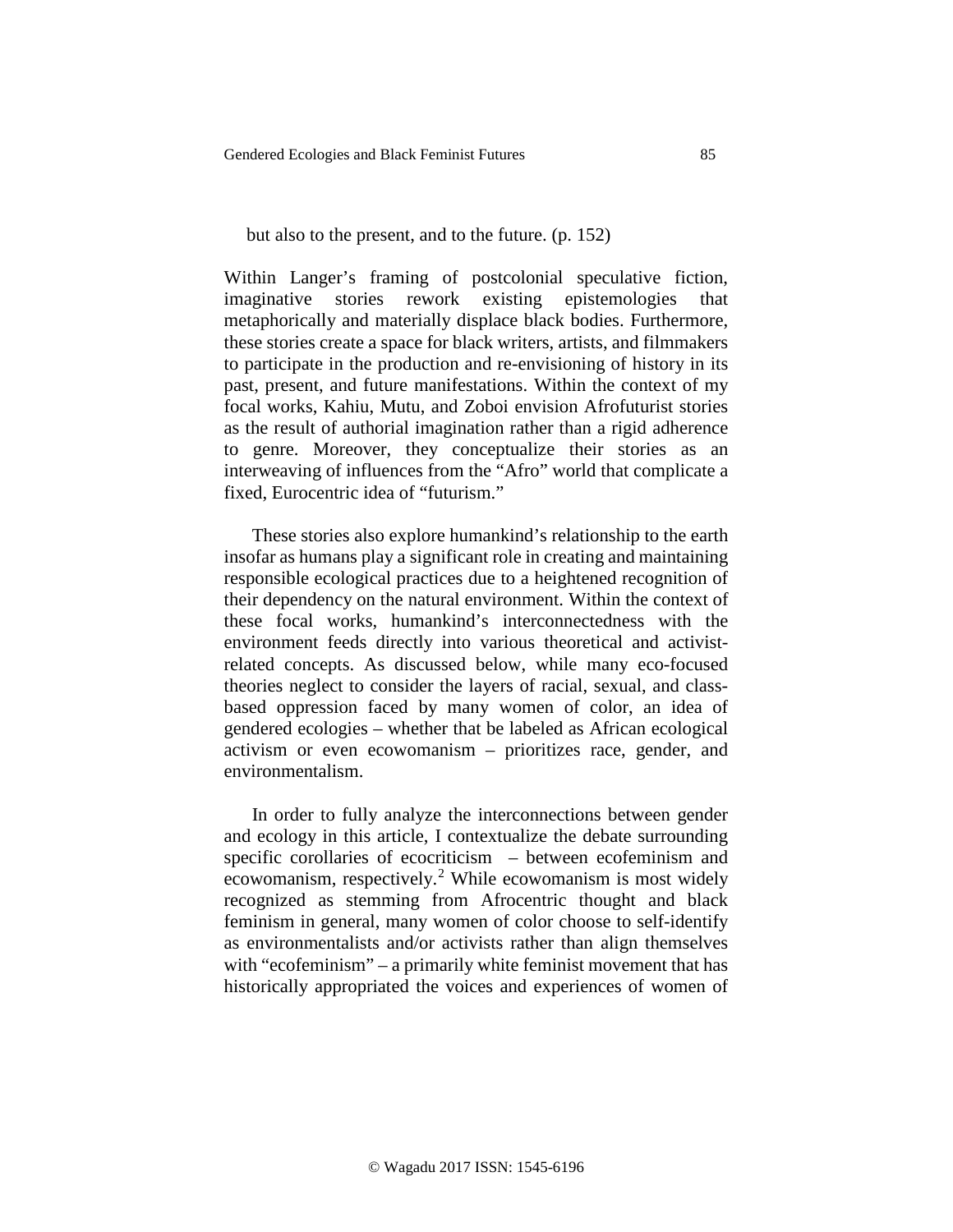color. To preface why I employ the term "gendered ecologies" rather than an eco-focused scholarly term, it is useful to provide a brief overview of ecofeminism and its discontents. This preface, I hope, offers insight into why the three focal works are read both within and outside of a scholarly theoretical frame. As Kahiu notes in her interview with Gueye (2009), strict adherence to genre and theory can at times obscure the more practical work being done by black female artists and authors.

In "The Nature of Race: Discourses of Racial Difference in Ecofeminism," Noel Sturgeon defines ecofeminism as "a contemporary political movement operating on the theory that the ideologies which authorize injustices based on gender, race, and class are related to the ideologies which sanction the exploitation and degradation of the environment" (p. 260). As a third-wave feminist movement, ecofeminism has historically included race as a key marker of which environments will be targeted for destructive corporate practices. At its root, ecofeminism's foundational tenants examine how the subordination, exploitation, and appropriation of women – especially the treatment of ethnic and racial minorities in the Global North and South – interconnects with the treatment of the natural world. Ecofeminism's goal is to refashion new discourses of care, responsibility, and justice that open up new ways of understanding how humanity – and women in particular – is positioned in relation to nature. In contrast to more academic approaches, accounts of global activism, such as the Chipko Movement – a forest conservation movement in India that began in 1973 – have given way to more critical race-based approaches on the intersection between gender and ecology.

While scholarship remains sparse on ecofeminism's more diverse counterpart, ecowomanism, scholars like Rosemary Radford Ruether (2004), Barbara Boswell (2011) and Melanie Harris (2016) add a black female perspective to the debate on ecofeminism's essentialist undertones.<sup>[3](#page-18-2)</sup> African women's activism environmental issues also plays a significant part in creating what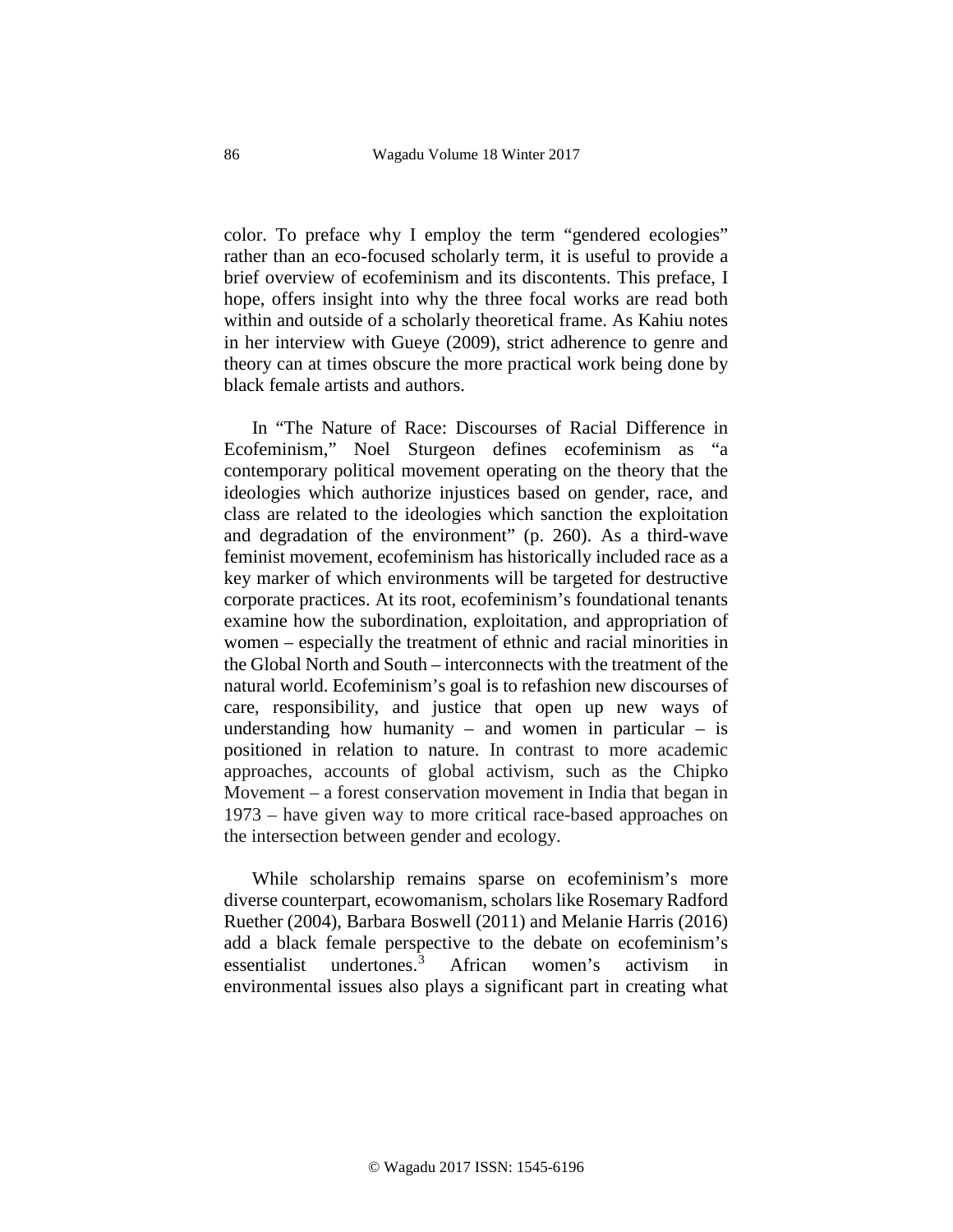scholars like Barbara Boswell refer to as "African ecofeminism." For instance, 2004 Nobel Peace Prize winner Wangari Maathai's Green Belt Movement has been championed by scholars like Janet Muthuki as a model for reconceptualizing ecofeminism from an African perspective by building "an alliance between women and nature in asserting the political agency of both" (2006, p. 12). In fact, in her article, "Rethinking Ecofeminism: Wangari Maathai and the Green Belt Movement in Kenya," Muthuki (2006) considers Maathai's Green Belt Movement as African ecofeminist activism due to the ways in which the movement works through environmental issues, highlights gender relations, and challenges patriarchal structures within an Africa-focused context. The concept of an African ecofeminist activism also interconnects with the idea of ecowomanism, which is a theoretically-based Afrocentric adaptation of ecofeminism. Per Melanie Harris, ecowomanism "centers on the perspectives of women of African descent and reflects upon these women's activist methods, religious practices, and theories on how to engage earth justice" (2016, p. 5).

An ecowomanist approach is unique in that it links social justice with earth justice by recognizing the overlapping and intersecting modes of oppression at work between both women of color – specifically black women – and the environment. It is also a useful term for conceptualizing paradoxical and problematic connections between black women and the earth. According to Harris: "In addition to honoring the beautiful connection that black women have with the earth, as the earth (earthlings) and as shared creators, black women have a particular historical experience of suffering with and as the earth" (2016, p. 6). Harris' reference to black women's experiences of "suffering with and as the earth" relate specifically to the transnational histories of colonialism and slavery where black women's bodies were raped, sold, and objectified for profit. Harris' reading of the "beautiful connection" between black women's bodies and the earth could be read as romanticizing epistemologies that link black female femininity to primitive earthbased knowledges. However, many science fiction narratives by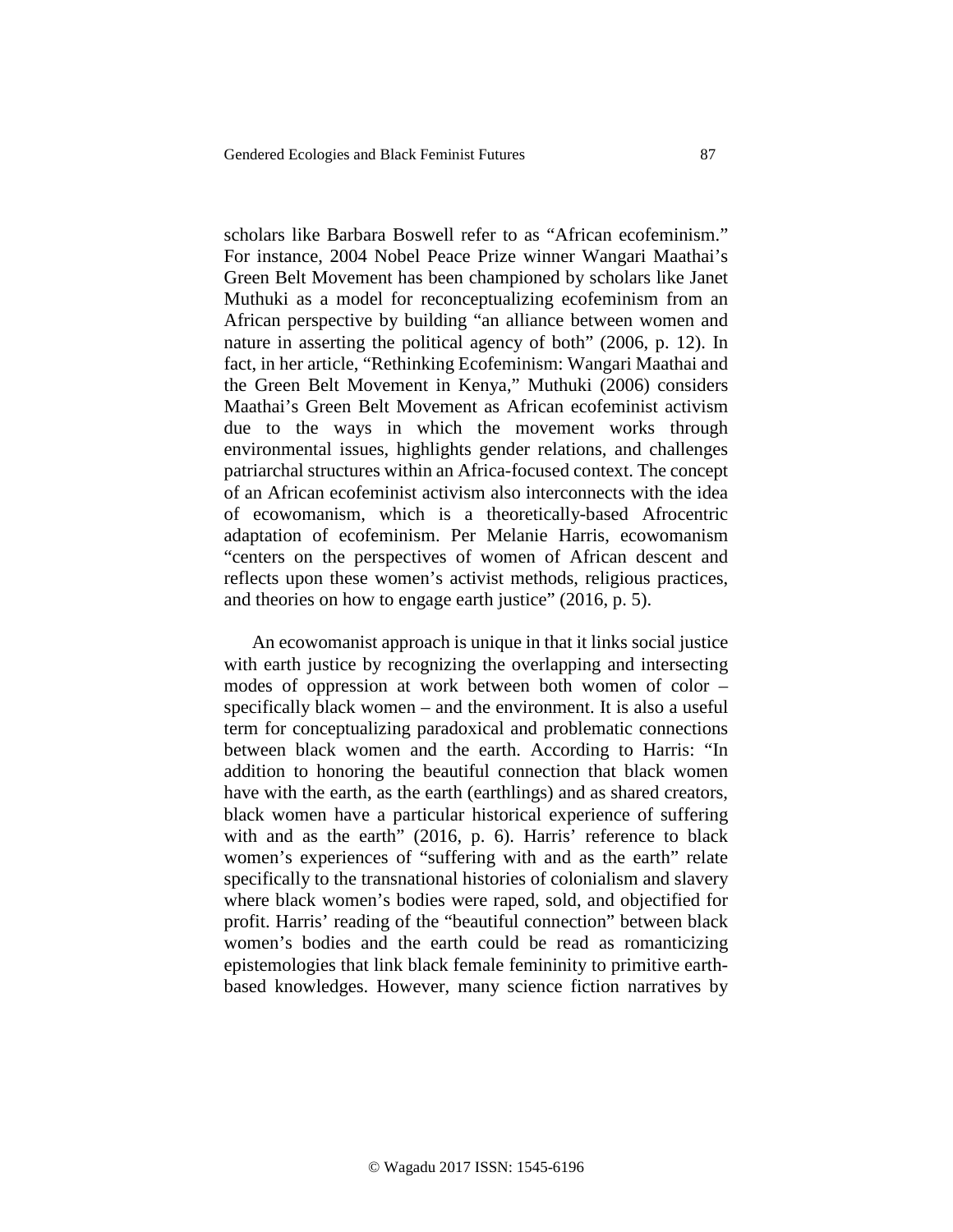women of color - including the three I discuss in this article - use an ambivalent tone to discuss the positive and problematic connections between black women's bodies and the environment. This ambivalence signifies that female characters' bodies can play a positive role in repopulating and rebuilding natural environments while these same characters suffer physical and epistemic violence from outside forces.

Wanuri Kahiu's *Pumzi*, Wangechi Mutu's *The End of eating Everything*, and Ibi Zoboi's "The Farming of the Gods" include depictions of the future that actively recycle and work through the past in ways that open up new ways of imagining and understanding diaspora, ecology, historical memory, and gender. More specifically, stories of girls in the future in magical and postapocalyptic worlds draw from earth-focused images, symbols, and narratives that speak to trauma associated with (re)membering the past in both its symbolic and material manifestations. Ecological imagery holds particular significance in reading these visual and verbal texts due to its paradoxical diasporic connections that stem from Africana modes of knowledge production. From the sacred Nigerian grove of Osun-Osogbo to the lynching trees of the American South, ecological imagery holds a unique complexity for Africana historical memory – especially in relation to black women's bodies.

In "From the Same Tree: Gender and Iconography in Representations of Violence in *Beloved*," Sandy Alexandre explains the paradoxical nature of tree-related symbolism within Toni Morrison's *Beloved* as illustrative of both lynching iconography and a site of rootedness. Within the context of gender violence, Alexandre notes that from Ovid's *Metamorphoses* to British Romanticism, tree imagery has been used to conflate female bodies with nature, leading to narratives where "women are turned into trees to deflect salacious attention and sexual violence away from their bodies" (p. 917). In respect to violence against black women's bodies, Morrison's *Beloved* envisions tree imagery as a kind of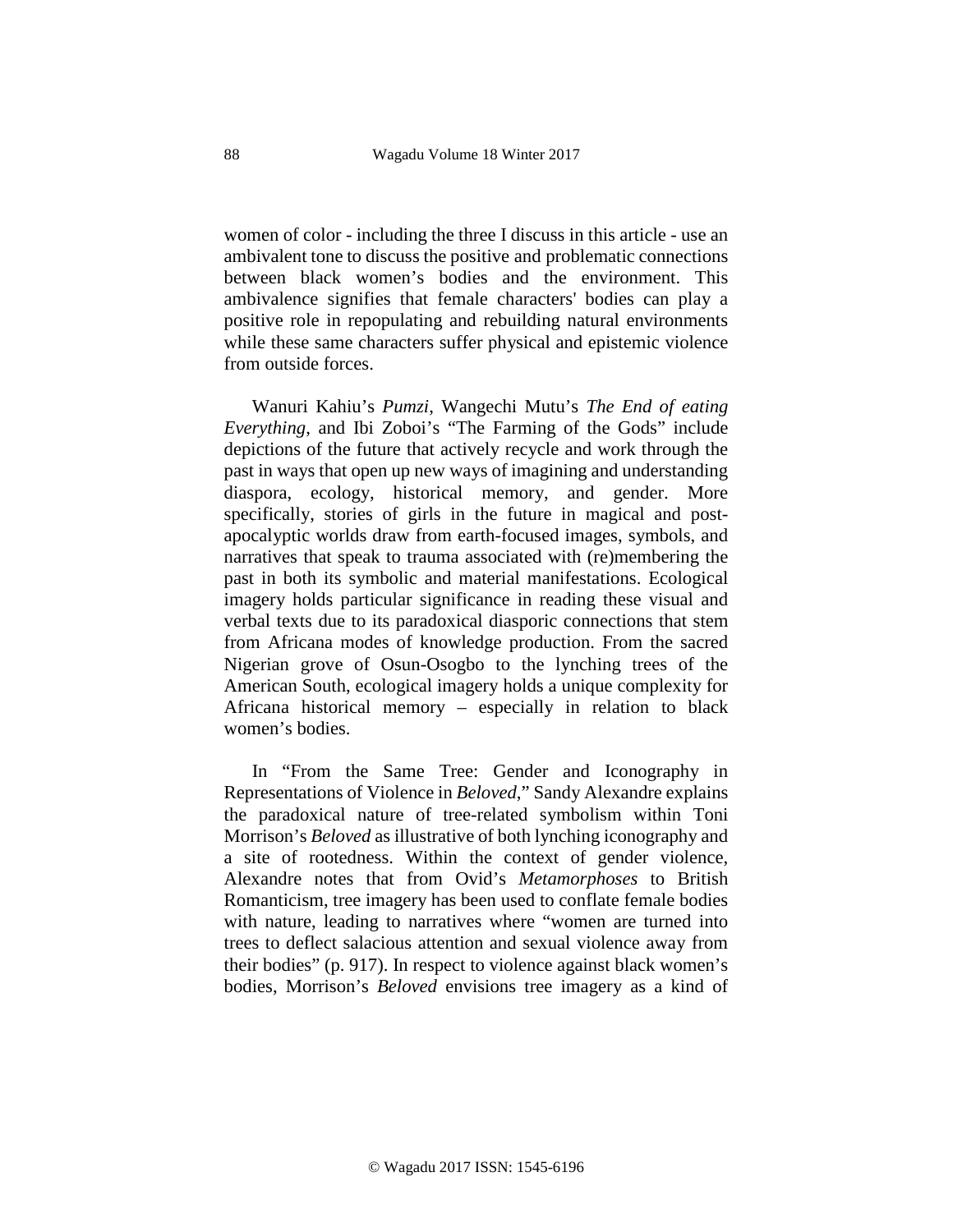palimpsest that, as Alexandre describes it, is "still legible as masculine but clearly overwritten by a black sorority of sorts" (p. 922). Interpreting tree imagery as palimpsestic is indeed helpful for interpretations of Africana works of cultural production since many - including Kahiu's *Pumzi* - fashion imaginative narratives where tree-related symbolism challenges, engages with, and works through trauma linked to gender violence and diaspora.

Kahiu's *Pumzi* relies heavily on ecological imagery as a site of rootedness. Asha, the film's female protagonist, seeks to escape her sterile and inorganic post-apocalyptic compound in order to both literally and figuratively "root" herself in a natural environment. Set thirty-five years after The Water Wars, viewers are introduced to a world ravaged by unbridled human consumption where the only remaining life on earth is contained in concrete compounds where human inhabitants are heavily monitored, used to produce clean energy for the community, and restricted from access to the outside world. As the film opens, a translucent screen projects images of the protagonist's dreamlike state, which include a joyful Asha running toward a large tree situated in the middle of a barren desert landscape. Her attempts to touch the tree are, to her disappointment, interrupted as the screen replaces her dream with the message, "Dream Detected: Take Your Dream Suppressants."

Compliantly, Asha quickly awakens to swallow her required dosage of medication, but the image of the tree continues to haunt her waking life. Shortly after taking the suppressants, a mysterious package containing a germinating seed arrives at the museum where Asha works as an archivist of now-ancient biological matter. Despite being told to destroy the seed, Asha defies her superiors and escapes the compound. Exhausted and fatigued from the unforgiving sun and sand, the protagonist again sees the tree of her dreams in the distance; however, upon arriving at its location, she finds only the long-dead frame of a once thriving, massive tree. Refusing to give up her dream of reviving the outside world, Asha uses her ration of water, bodily fluids, and clothing to shade and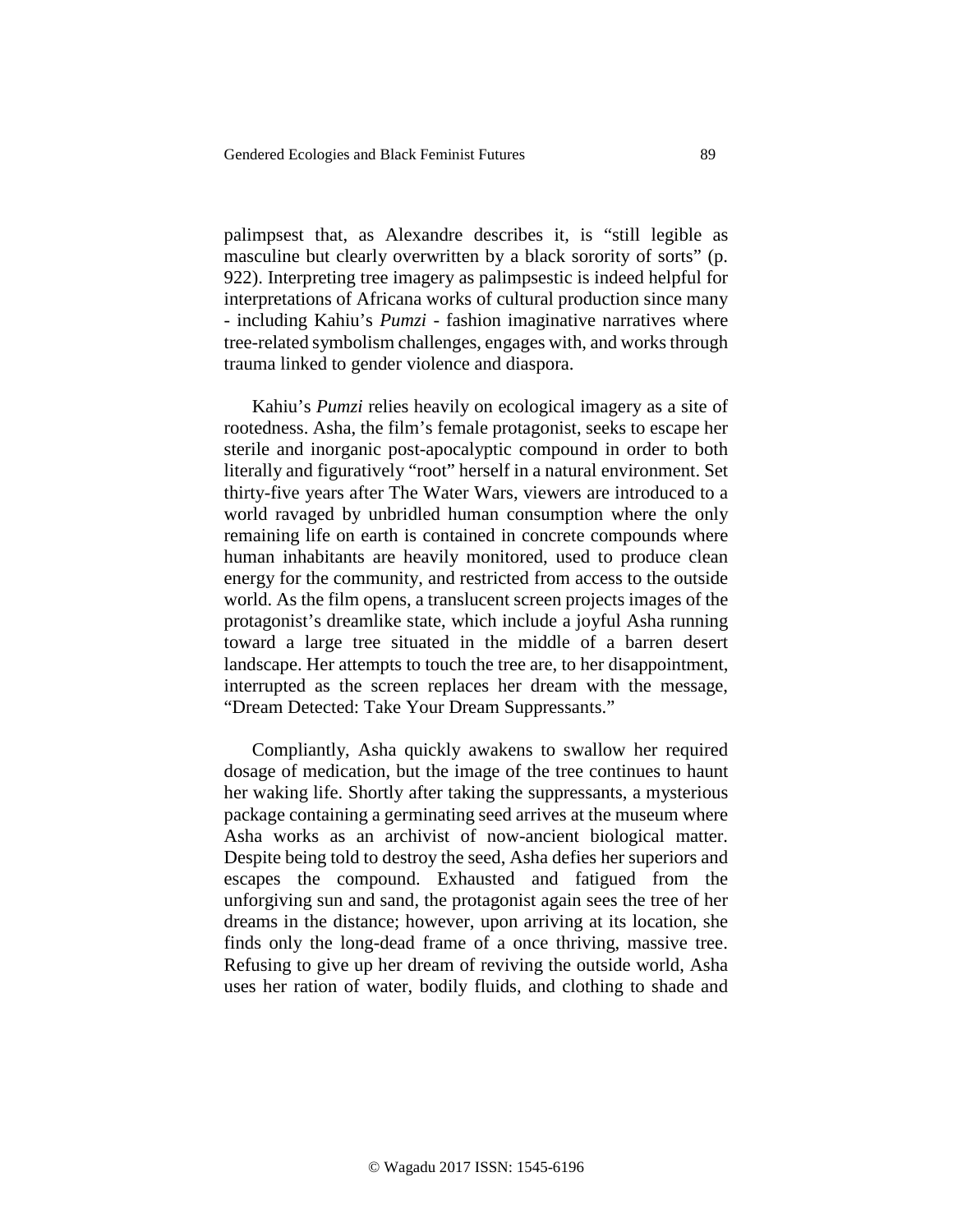water the germinating seed. The end of the film illustrates that the protagonist's bodily sacrifice eventually produces the tree of her dreams by transposing a blossoming tree onto Asha's prostate body.

Within the context of the film, a sense of "place" is literally and figuratively rooted in how nature interconnects with corporeality, as demonstrated through the transubstantiation of Asha's body into a tree. Kahiu herself has described *Pumzi* as a call for human beings to "mother" the earth rather than deplete its natural resources for profit. The protagonist's intense emotional connection to the germinating seed coupled with her self-sacrificial impulse to give it life are also illustrative of an underlying "mothering" trope. This idea finds numerous dysfunctional echoes in other "Afrofuturist" works, such as the two other focal works – Mutu's unsettling digital video installation *The End of eating Everything* and Zoboi's "The Farming of the Gods" – which both include representations of how consumptive practices and the abuse of natural environments disrupts mothering practices. Within the context of *Pumzi*, Asha's decision to sacrifice herself so that the outside world can grow might represent a similar imperative for humans to privilege environmental concerns over the depletion of natural resources for monetary gain.

The fact that Asha's body is marked as both black and female, however, problematizes a strict ecocritical reading of the film especially when considering the ways in which black women's bodies remain epistemologically linked to discourses that engender racial and sexual displacement, with one of those discourses being the naturalization of socio-spatial geographies that determine where black female bodies belong and do not belong. Within the context of African folklore, however, the transposition of Asha's body with a tree could imply a transferal of her spirit to the tree, which is a common theme across cosmologies from the continent. In this reading, Asha's spirit, while forever fixed to the tree, continues to engage with human life in meaningful ways - including rites associated with fertility, initiation, and religious customs (i.e. the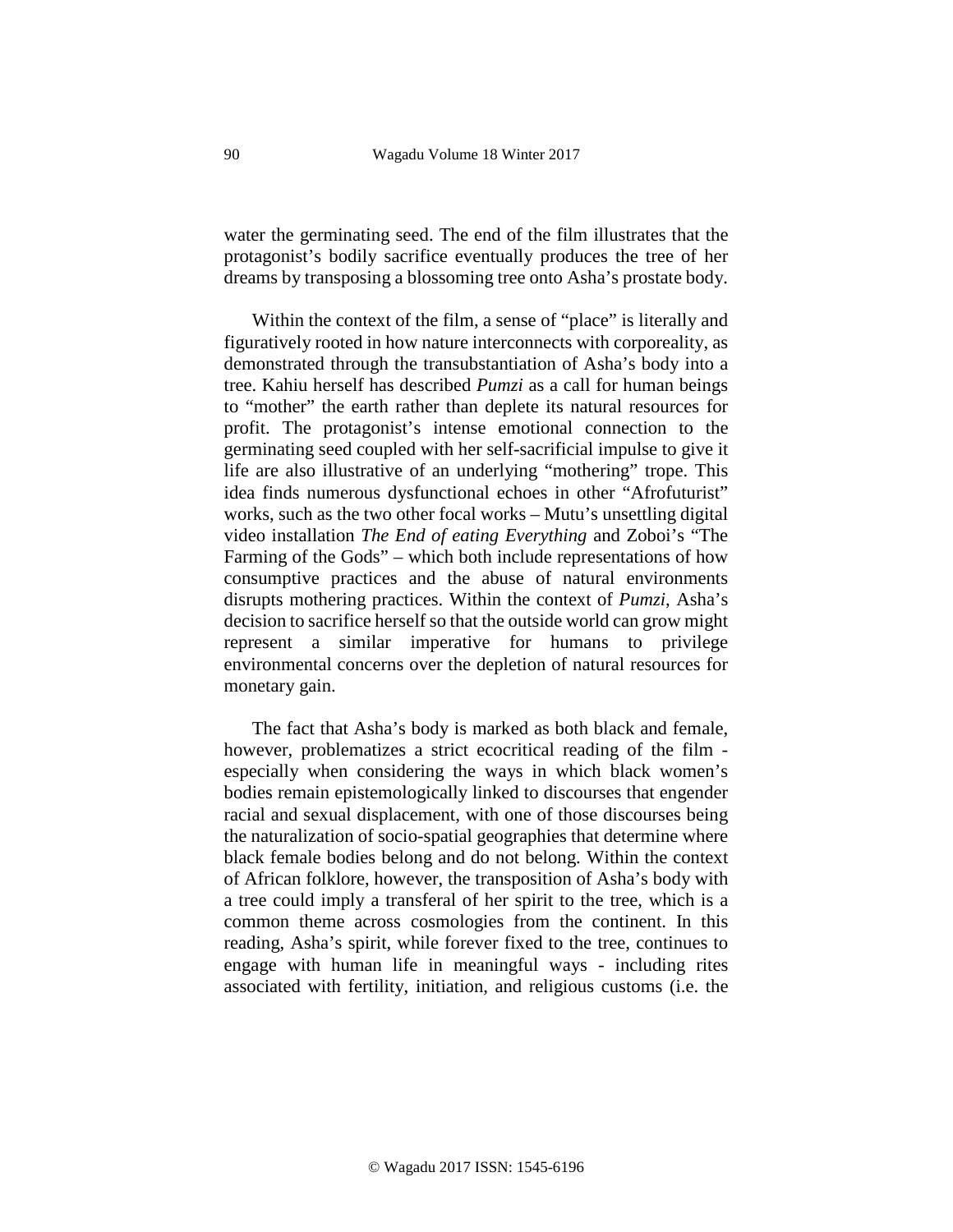significance of fig trees to Kenyan peoples, which are called *mugumo* by the Kikuyu and *oreti* by the Maasai, who consider them as symbols of the ancestors, life, and fertility. Additionally, according to Yoruba belief systems, the Iroko tree is inhabited by a vengeful spirit who causes misfortune to those who cut it down).

While in Kahiu's *Pumzi* black female bodies are rooted to the earth, Wangechi Mutu's *The End of eating Everything* shows a starkly different critique of how black women's bodies interconnect with the environment – particularly in reference to consumptive neoliberal practices. Mutu's digital film installation entitled *The End of eating Everything* was commissioned by the Nasher Museum of Art at Duke University and completed in 2013 as a collaboration between the artist and female African-American singer/songwriter, Santigold.<sup>[4](#page-18-3)</sup> As Trevor Schoonmaker (2013) has noted in his essay, "A Fantastic Journey," both Mutu and Santigold use their art to "dismantle, cut, and paste materials to create eclectic, polyphonic, multicultural mash-ups that bring the aesthetics of the Southern and Northern Hemispheres together, as well as those of the planet and outer space" (p. 46). Her first stint with animated video, Mutu brings her trademark pastiche-like collages to life in order to create a narrative that functions as a social critique of race, gender, consumption, and environmental abuse.

The tone of the digital film installation is dark, melancholic, and grotesque yet also fantastical and distinctively post-apocalyptic. A faint, eerie wind-like sound acts as score and soundtrack for the installation, and colors are muted. As the film opens, viewers are introduced to the central character – a tumorous, cyborgian creature with Medusa-like hair that floats in what appears to be a grey sky. Its head, which resembles Santigold, is attached to a massive bodylike mass made up of discarded machinery, severed limbs, infected spores, and flailing tentacles. The only other organisms in the film are a flock of black birds that swarm around the creature's head. As the birds fly around her head, the creature sniffs the air predatorily, soon after voraciously biting into the flock to consume as many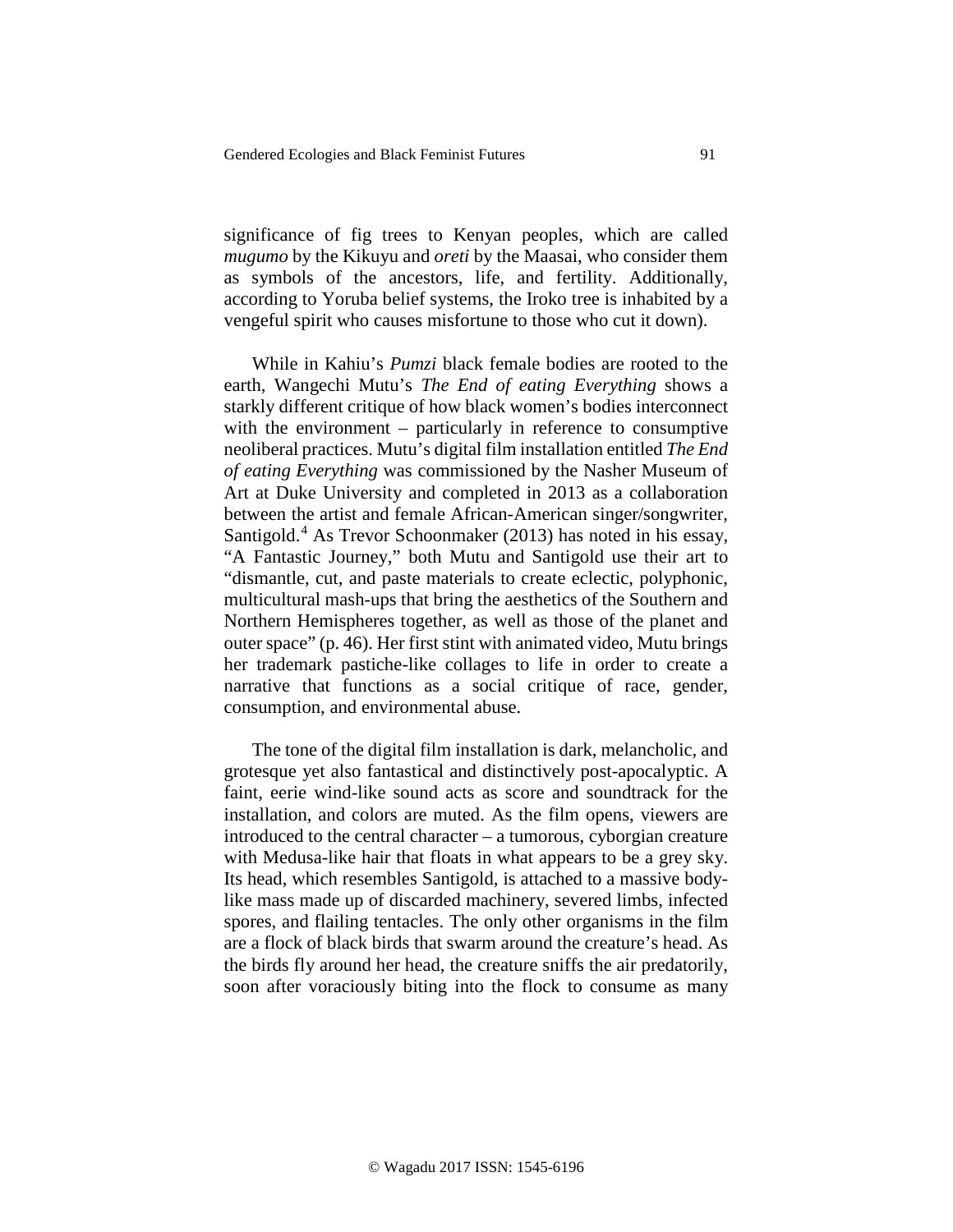birds as possible.

With blood and birds scattering across the filmic frame, Mutu's creature grows until it eventually implodes in circles of smoke. As the fog lifts, so too does the mood as the sky lightens and the creature explodes into hatchlings of small squid-like creatures with Santigold's talking head. Ultimately, these smaller, brighter creatures replace the consumptive singular entity. Within the context of the film's diegesis, these creatures can be read as survivors representing rebirth in the wake of an apocalypse. Moreover, given the installation's content and title – *The End of eating Everything* – Mutu seems hopeful about the prospect of working through humankind's abuse of the planet.

Like Kahiu's *Pumzi*, Mutu's decision to use a black female body as a metaphorical marker for environmental abuse requires careful examination. In one sense the cyborgian singular creature appears powerful and attractive as Santigold's face is beautifully accentuated with strong eye makeup and her skin appears radiant. However, her body is amorphous and diseased. This seemingly paradoxical imagery calls attention to how multilayered histories of colonialism, slavery, and neoliberalism have exploited, dismembered, and abused black women's bodies. Moreover, by making the creature's body amorphous and like a land mass, she invites a parallel reading between black female bodies and the earth.

Mutu openly uses her art as a critique of socio-cultural stigmas surrounding black women and their bodies; however, she also prioritizes the connection all humans share as a species to protect one another as well as the planet. As she states in an interview with Schoonmaker  $(2013)$ , "There is this connection – this deep connection – that we all share because we all come from the same place" (p. 46). This relationship, however, is far from symbiotic. In fact, much of Mutu's work plays with the idea of dichotomies and power relationships – male/female, white/black, Africa/Europe, human/animal, hand/machine – in ways that challenge what we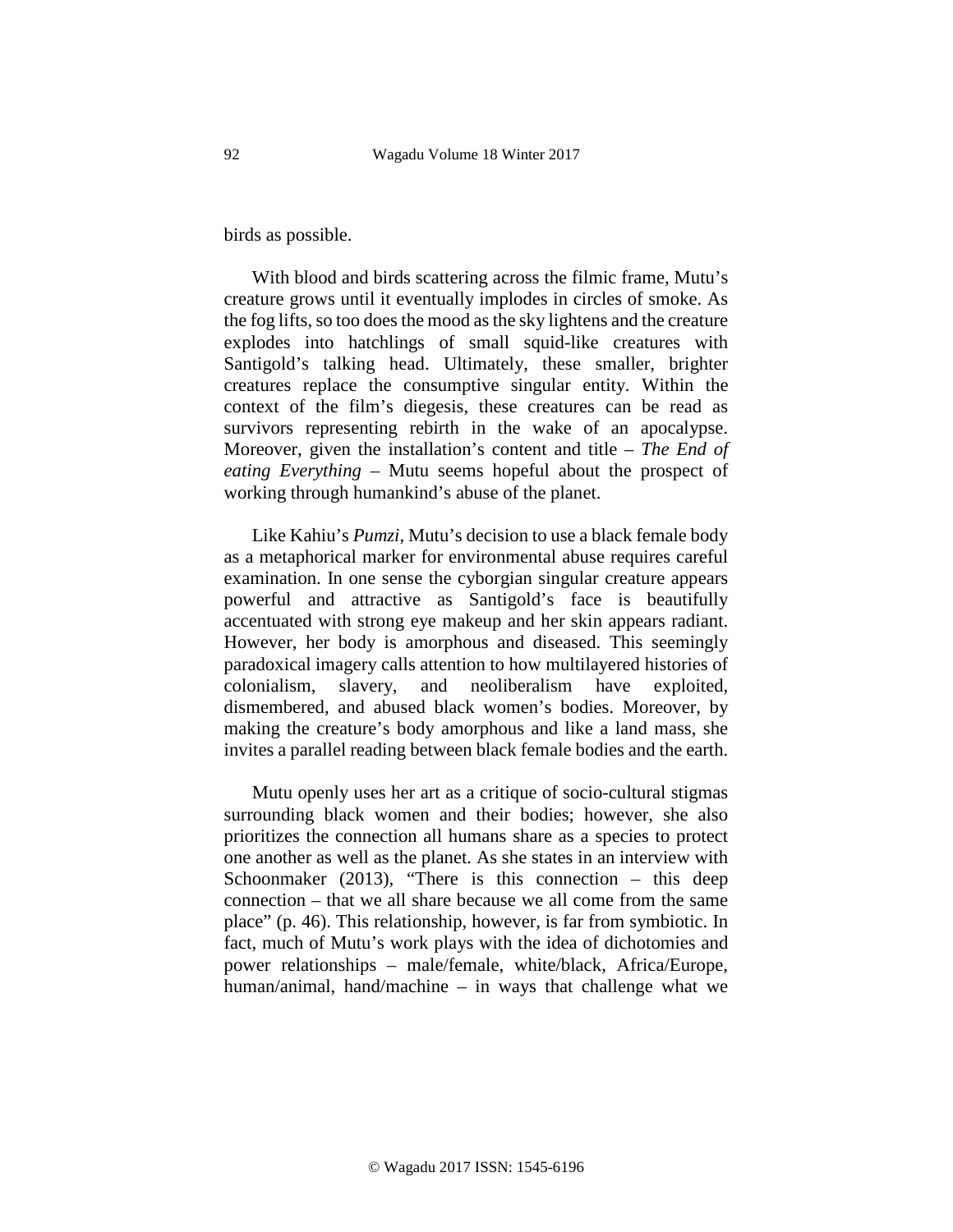perceive as real and/or imagined. According to her,

I have different themes, and I mash them all together. One of the things that I'm focused on is finding new ways to interpret the female portrait by questioning those qualities we look for when we identify something as 'woman,' or even 'beautiful.' What do those words *mean*? And how are they particular to, and part of, different histories? We sort of assume that we are saying the same things and so run the risk of ignoring, of negating, the existence of people when we homogenize them. (p. 102)

In *The End of eating Everything*, Mutu does indeed "mash" a variety of themes together in paradoxical ways (for example, many of her images are both grotesque and beautiful, haunting but also hopeful). Additionally, she makes the inanimate animate by splicing the humanness of Santingold's face onto an earth-like landmass.

Like much of Mutu's art, the political nature of *The End of eating Everything* is both subtle and overt. The intersection among the variety of themes she deconstructs in her works comes together through the fantastical, the surreal, and the speculative. One might call her a diasporic African ecowomanist; however, this label would hardly do her or her work justice. While academics tend to focus on labeling – and in a sense homogenizing – the work of others so as to make it more accessible and pliable for theoretical models, artists like Mutu play with genre and imagery in ways that defy definition. More specifically, to refer to her as "Afrofuturist" or "ecowomanist" distracts from the ways in which her "futuristic" images actually speak to historical memory or how ecological imagery in her works critiques humanness. Here I return to my reading of works like Mutu's as representing "gendered ecologies" primarily because the content and form of art like *The End of eating Everything* speak to a wide variety of popular and scholarly issues that rarely fit neatly within theoretical models. If nothing else, Mutu's work addresses the ways in which science fiction, art, literature, and film – and those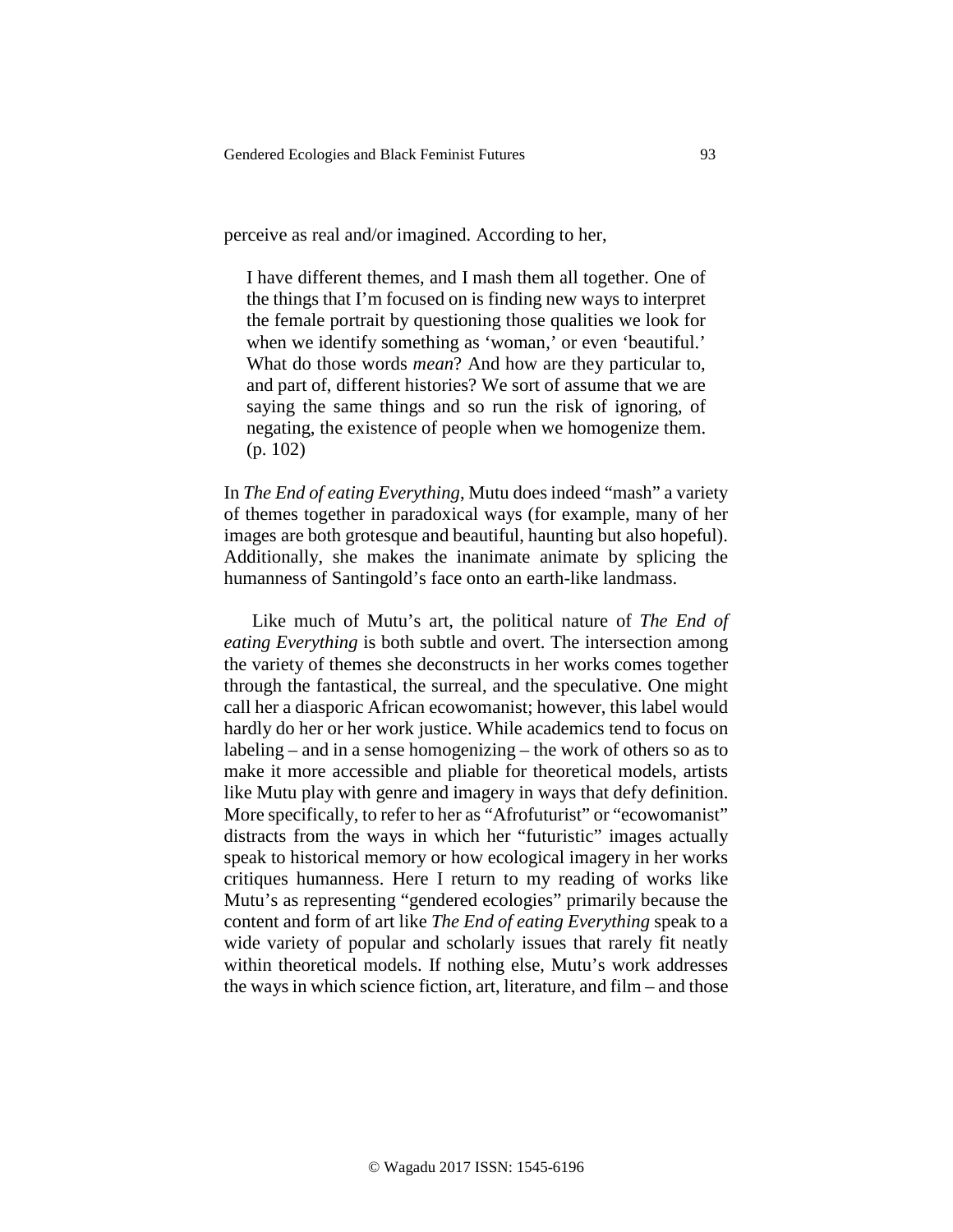who create these works – always highlight particular historical moments.

With the idea that works of cultural production speak to and across historical memories, I transition to my third and final focal work – Ibi Zoboi's short story, "The Farming of the Gods." While Zoboi's work has been largely overlooked in both academic and popular literary circles, her work has found a home in the field of Afrofuturism – specifically in an anthology entitled, *Mothership: Tales from Afrofuturism and Beyond* (2013), which includes science fiction themed stories by Africana writers. Like Mutu's artistic style, Zoboi's writing is both straightforward and disorienting, apocalyptic yet also familiar. Told in first person, the story's narrator, Inno (short for 'Innocent') is a Haitian living in a postapocalyptic, desolate Haiti that has not seen the birth of a child for over ten years. Given this phenomenon, scientists – described as white and Western by Inno – experiment with using a lava-like substance from deep within the Earth's core to impregnate the story's main female protagonist and Inno's wife, Marisol, in order to repopulate the country. While Marisol does conceive, her "babies" are far from human. Instead, they are deformed, amorphous beings with multiple limbs that are conceptualized as "seeds" that provide nourishment to the charred land.

In a 2012 blog post, Zoboi comments that "The Farming of the Gods" was written in response to the 2010 earthquake in Haiti – referred to as "Goudougoudou" by Haitians for the onomatopoeic sound the earth made that day. As she describes it, the story takes place "decades after Haiti's devastating earthquake" when "the precious land and its vital resources, the people and their ability to bear children, and their religion are all held within the hands of foreign scientists and doctors" (Zoboi, 2012). Like in Pumzi and The End of eating Everything, women's relationship to land has both real and imagined elements. One of the ways in which human bodies – specifically women's bodies – are linked to the earth is through the notion of physical contact with soil. Innocent recalls a memory of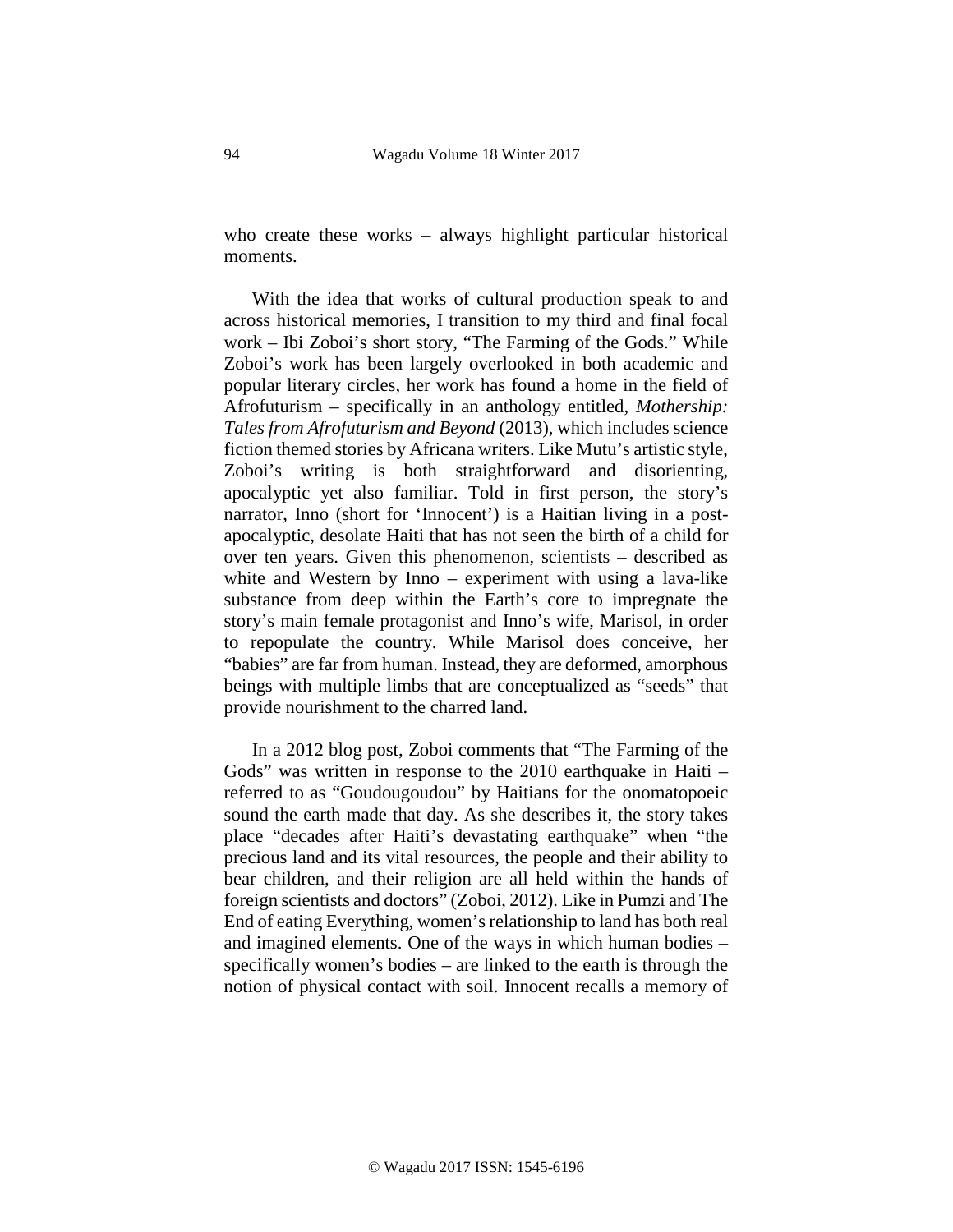his mother "crouched down over the ground... digging with her bare hands the remains of her two children" (Zoboi, 2013, p. 54). This movement is echoed by Marisol when she is preparing to be initiated by Ayizan-Freda, a Voudou deity, as Haiti's first mother in over ten years. The generational connection between these two women is intensified by their connection to the land in respect to both death and rebirth. However, the interconnections between death, rebirth, and ecology in relation to black women's bodies are problematized in this story through Zoboi's use of the science fiction genre.

What this genre makes available is the ability to create unsettling parallels between nature and the human body. Indeed, the imagery of Inno's mother burying her children in the ground is juxtaposed with Marisol's conception through an earth-based magical substance. When Marisol gives birth to three amorphous "babies" or "seedlings" with multiple limbs, those once buried can be read as reborn. However, rather than rebuilding the human race, these seedlings instead rebuild the natural ecosystem. For example, Marisol's most prized baby, Mango, refuses to latch onto Marisol's breasts for nourishment and instead "only wanted to feed on dirt" (p. 59). Once Innocent "put Mango down on the ground…he would roll his little deformed and discolored body" and then "something would sprout from that very spot" a few moments later (p. 59).

The destruction and rebuilding of the natural environment through black women's bodies is rooted in particular historical contexts. In "Sin, Nature, and Black Women's Bodies," Dolores S. Williams (1993) draws connections between America's "contribution to the abuse and exploitation of the natural environment today with the dominating culture's historic abuse and exploitation of African-American women's bodies in the nineteenth century" (p. 24). From abusive strip mining to the practice of using "breeder women" to produce more children (read: economic 'units of production') during slavery, Williams argues that the exhaustion of the "earth's body" is directly linked to the exhaustion of black women's bodies (p. 25).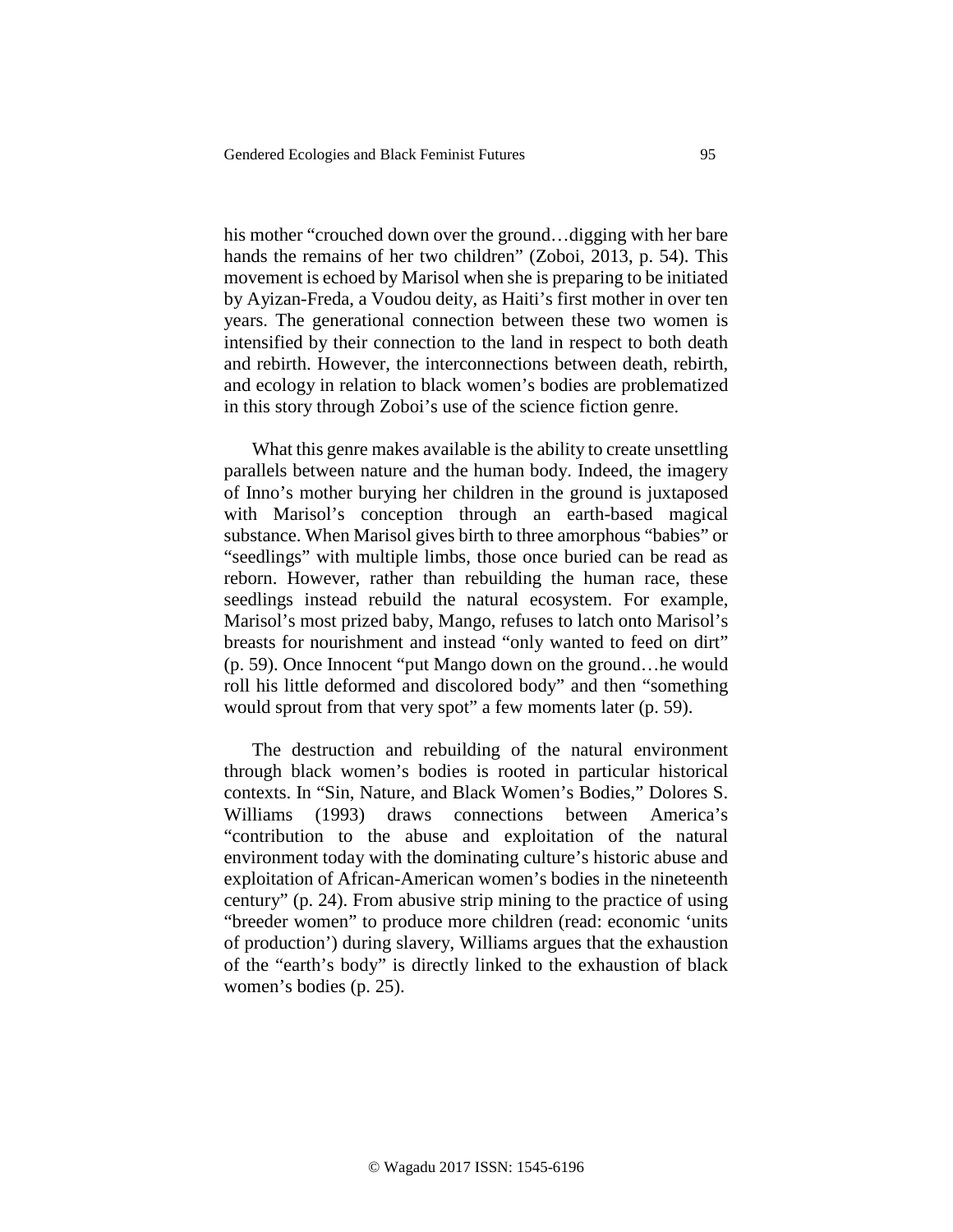Within the context of "The Farming of the Gods," the exploitation of black female bodies through experimental reproductive practices by white scientists has significant historical echoes. Moreover, the fact that Haiti is chosen as a setting for this tale also echoes the centuries of abuse and exploitation by the West of the country's population and ecological resources. Zoboi calls attention to this reality in her story through her use of white, faceless, and exploitative scientists who use Haitians as test subjects for their experiments. Moreover, the asymmetrical power relations found in the relationship between Haiti and the West are mirrored in this story through Zoboi's use of surreal images and speculative plotlines. Indeed, the author uses science fiction imagery, through her scientist characters, to highlight paternalistic forms of "aid" in times of crises. Forging a link between aid and enslavement, such critiques stem from the use of Haitian women's bodies to repair ecological abuse, in becoming reproductive units that bear offspring for economic production to benefit Western economies.

# **Conclusion**

I read the concept of gendered ecologies in these three works as theorizing a black feminist future that re-envisions the way we view life itself in order to restructure our way of looking at the world. These works demonstrate a need to look at African and Caribbean science fiction to reimagine not only our future but our present. As Matthew Omelsky (2014) claims, imagining a "present-as-past through the optic of the future opens up the possibility of a restructured present and shift in the normative modes of social thought. It engenders a new politics of our historical moment" (p. 48). In other words, how do these works use the idea of gendered ecologies to speak to contemporary concerns facing African and Caribbean women? All three critique various forms of ecological abuse and its relationship to Africana women's lived realities. Moreover, by using the genre of Afrofuturism, Kahiu, Mutu, and Zoboi engage how black feminist futures are actively bound to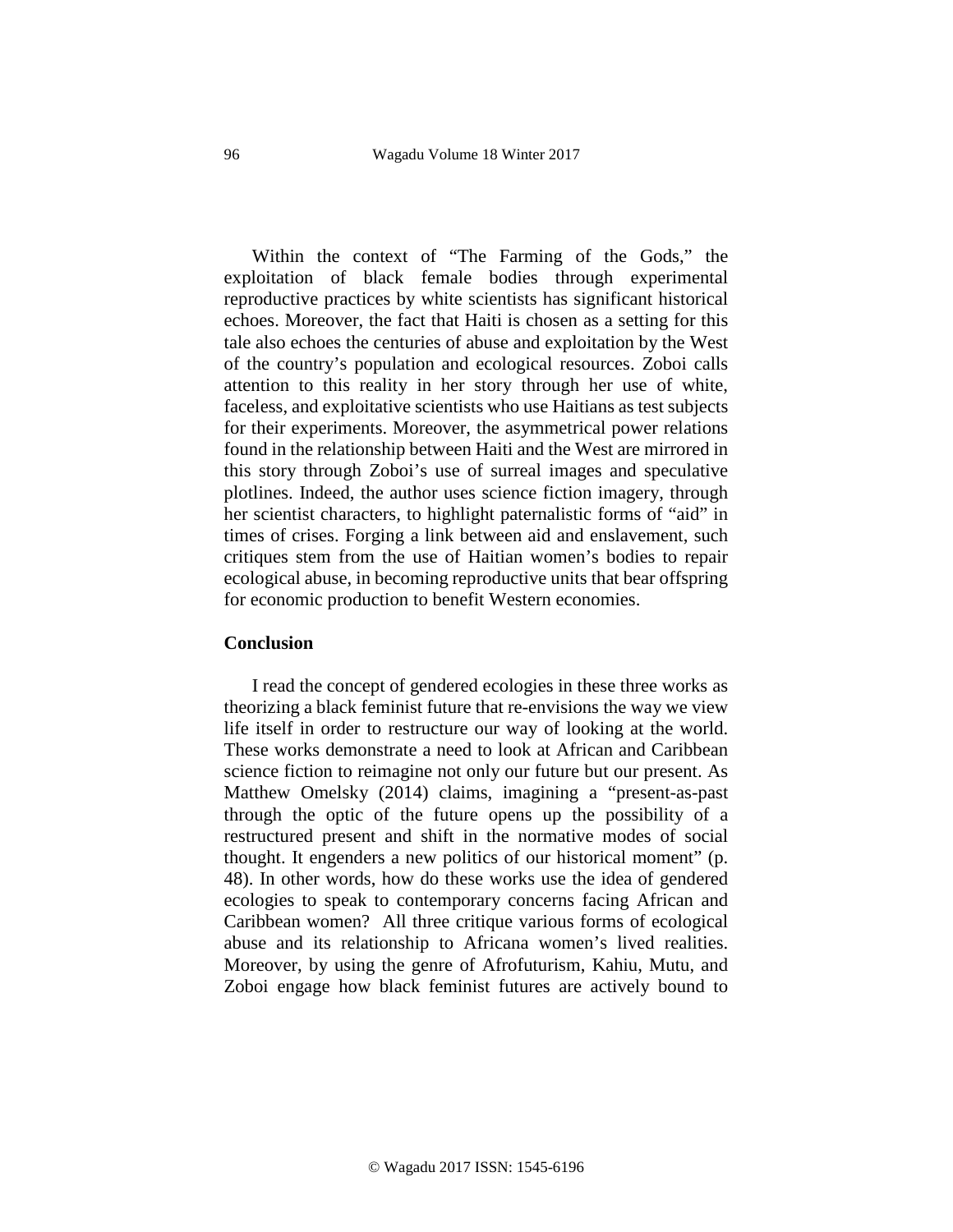environmental activism. Derived from Mutu's assertion that imaginative forms of world-building must connect systemic corruption to consumptive practices, I read Kahiu's *Pumzi*, Mutu's *The End of eating Everything*, and Zoboi's "The Farming of the Gods" use of geographical spaces marked by ecological abuse (poisonous spores, pustules, desert landscapes), displacement (discarded objects) and violence (human limbs) to negotiate the symbolic and material "marking" of black female bodies. Ultimately, however, these works speculate about new forms of transnational communities, which position women as agents of change and producers of knowledge, who not only survive (apocalyptic disaster), but are instrumental to the reconstruction of the future.

## **References:**

- Alexandre, Sandy. (2001). From the same tree: gender and iconography in representations of violence in *Beloved*. *Signs: Journal of Women in Culture and Society*, 36(4), 915-940.
- Boswell, Barbara. (2011). Re-memory and an African ecofeminist poetic of healing in Malika Ndlovu's poetry. *Scrutiny2: Issues in English Studies in Southern Africa*, 16(2), 32-41.
- Dery, Mark, ed. (1994). *Flame wars: the discourse of cyberculture.* Durham, North Carolina: Duke University Press.

Gueye, Oulimata. (2009). Africa and science fiction: Wanuri Kahiu's *Pumzi* 2009. Retrieved from *YouTube.com*: [https://www.youtube.com/watch?v=SWMtgD9O6PU.](https://www.youtube.com/watch?v=SWMtgD9O6PU)

Harris, Melanie L. (2016). Ecowomanism. *Worldviews: Global Religions, Culture, and Ecology*, 20(1), 5-14.

Kahiu, Wanuri. (2009). *Pumzi*. Kenya: Inspired Minority Pictures.

Langer, Jessica. (2011). *Postcolonialism and science fiction*. Houndmills, Basingstoke Hampshire: Palgrave Macmillan.

Muthuki, Janet. (2006). Challenging patriarchal structures:

Wangari Maathai and the Green Belt Movement in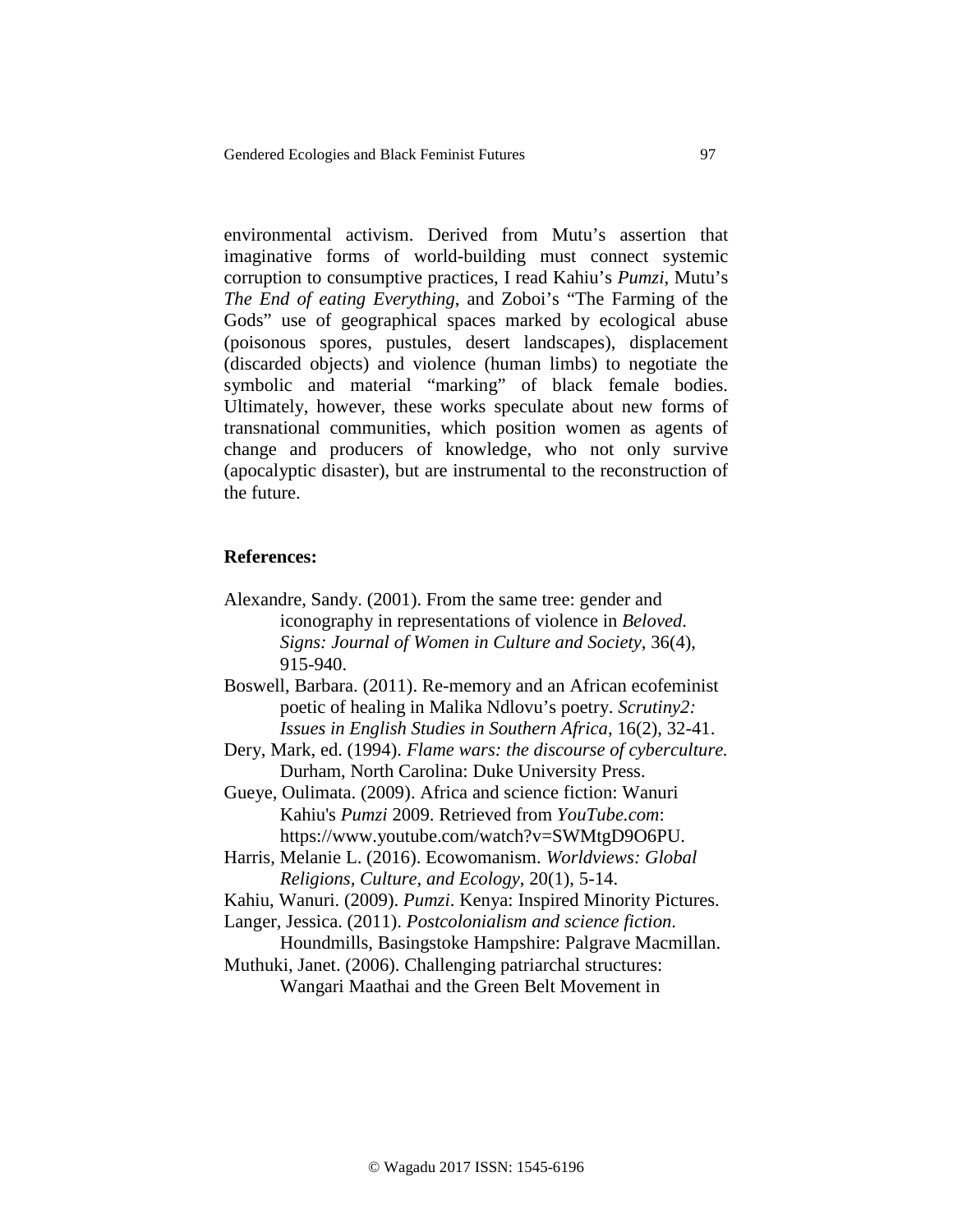Kenya. *Agenda: Empowering Women for Gender Equity,* 69, 82-91.

- Mutu, Wangechi. (2013). *The end of eating everything* [animated video on 8-minute loop, edition of 6]. Durham, North Carolina: Nasher Museum of Art at Duke University.
- Omelsky, Matthew. (2014). After the end times: Postcrisis African science fiction. *The Cambridge Journal of Postcolonial Literary Inquiry*, 1(1), 33-49.
- Ruether, Rosemary Radford. (2004). *Integrating ecofeminism, globalization and world religions (nature's meaning)*. Latham, Maryland: Rowman and Littlefield Publishers, Inc.
- Schoonmaker, Trevor. (2013). A fantastic journey. In Trevor Schoonmaker, Wangechi Mutu, Kristine Stiles, and Greg Tate (Eds.), *Wangechi Mutu: A fantastic journey* (pp. 21- 50). Durham, NC: Nasher Museum of Art, Duke University.
- Sturgeon, Noel. (1997). The nature of race: discourses of racial difference in ecofeminism. In Karen Warren and Nisvan Erkal (Eds.), *Ecofeminism: women, culture, nature* (pp. 260-278). Bloomington: Indiana UP.
- Williams, Dolores S. (1993). Sin, nature, and black women's bodies. In Carol J. Adams (Ed.), *Ecofeminism and the sacred*. (pp. 24-29). New York: Continuum.
- Zoboi, Ibi. (2012, June 22). The farming of the gods [Blog post]. Retrieved from [http://ibizoboi.net/2012/06/the-farming-of](http://ibizoboi.net/2012/06/the-farming-of-gods)[gods](http://ibizoboi.net/2012/06/the-farming-of-gods)
- Zoboi, Ibi. (2013). The farming of the gods. In Bill Campbell and Edward Austin Hall (Eds.),*Mothership: tales from afrofuturism and beyond* (pp. 51-59). College Park, MD: Rosarium.